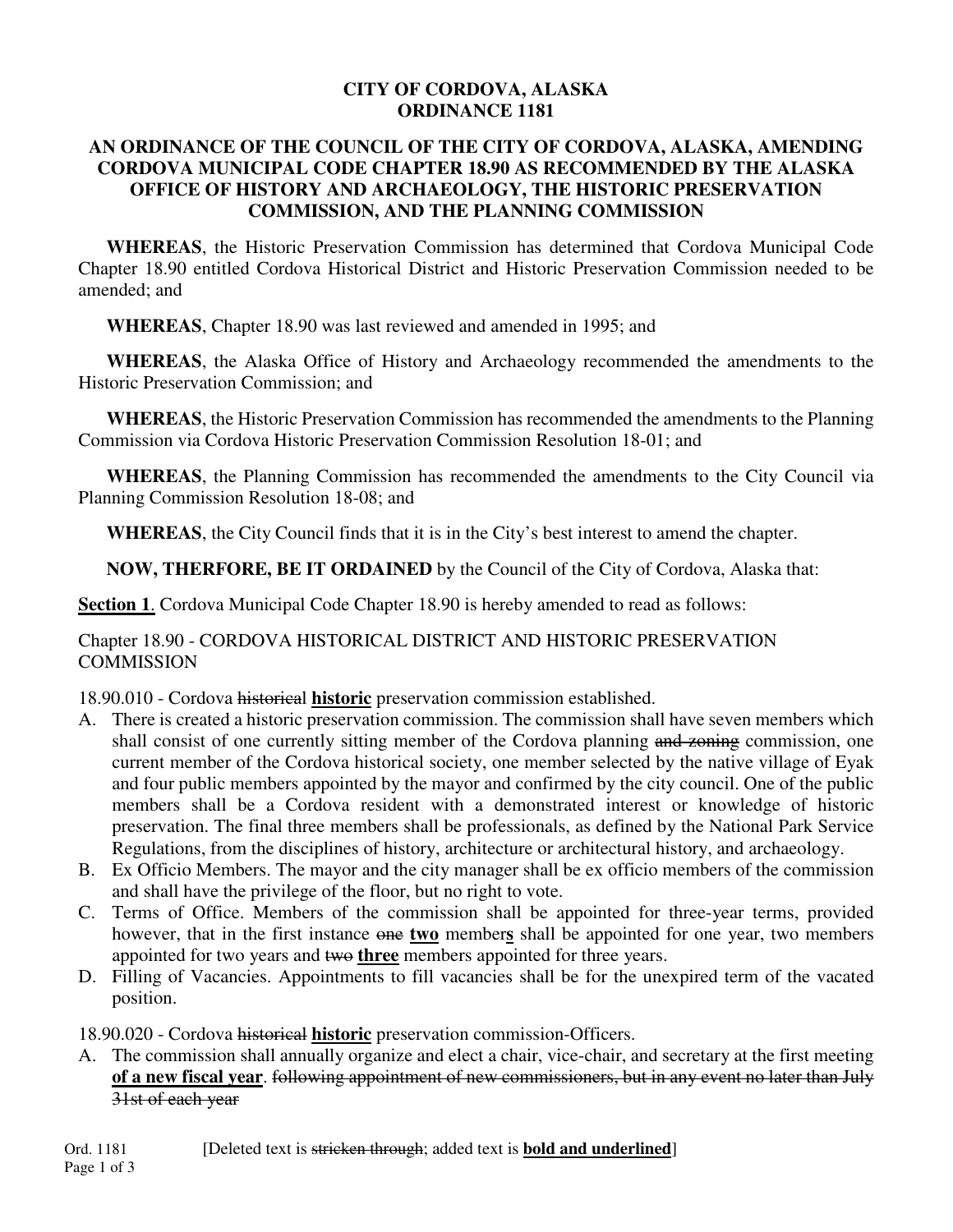- B. The chair shall preside over the meetings of the commission and shall exercise all powers usually incident to the office and shall be a voting member with full right to have his vote recorded in all deliberations of the commission.
- C. The vice-chair shall assume the duties of the chair in his absence. In case of the absence of both the chair and the vice-chair, the members present may elect a temporary chair for the meeting who shall, during such meeting, have full powers of the chair.
- D. The secretary shall be responsible for taking and typing minutes of all meetings of the commission, and for providing the minutes to the city clerk for distribution and recordkeeping.

## 18.90.030 - Cordova historical **historic** preservation commission-Meetings.

- A. The commission shall meet regularly at a time and place set by the commission. The commission will meet twice a year at a minimum. The commission shall conduct business in accordance with the Open Meeting Laws of Alaska. This includes adequate public notice of all meetings including the meeting time, place and agenda items. Notice of postponement of any regular meeting must be given to each member and to the public at least twenty-four hours in advance.
- B. Special meetings may be called by the chair and at such times as the commission may determine necessary provided that at least twenty-four hours' notice of a special meeting is given to each member at his established residence or business, and to the public.
- C. The commission shall keep minutes of its proceedings showing the vote on each issue and the number absent or failing to vote. The commission shall keep records of its official actions, all of which shall be filed in the office of the city clerk and shall be kept as a public record.
- D. A majority of the membership of the commission shall constitute a quorum for the transaction of business. A public hearing may be opened and comments received without a quorum of the commission present, provided that no action may be taken on any issue until minutes have been received by absent commission members. Action can then be taken at the next meeting. Action can be taken after the public hearing if a quorum is assembled and all members present are informed of the substance of public testimony.
- E. The commission shall conduct business using the latest edition of Robert's Rules of Order. All main motions shall be made in the affirmative.
- F. Any member who has a substantial personal interest or financial interest of any kind in any questions being voted upon shall identify his interest and declare a possible conflict of interest. He shall not be excused from voting thereon except with the concurrence of the majority of the members present.
- G. Any member of the commission anticipating an absence from commission meetings shall so advise the commission. A member who misses three consecutive regular meetings without prior excuse shall automatically be recommended for replacement to the mayor.
- H. All recommendations by the commission to the planning commission or to the city council shall be made by resolution. Resolutions shall be numbered consecutively within each year according to the sequence of approval and shall be signed by the chair and secretary.
- I. Rules and procedures of the commission may be amended at any regular or special meeting by a majority vote of the membership of the commission.

### 18.90.040 - Cordova historical **historic** preservation commission-Powers and duties designated.

A. Survey and Inventory of Community Historic Resources. The commission shall conduct or cause to be conducted a survey of the historic, architectural, and archaeological resources within the community. The survey shall be compatible with the Alaska Heritage Resources Survey and able to be readily integrated into statewide comprehensive historic preservation planning and other planning processes. Survey and inventory documents shall be maintained and released on a needto-know basis to protect sensitive site locations from possible vandalism. (Section 3.(a-c) CLG regulations). The survey shall be updated at least every ten years.